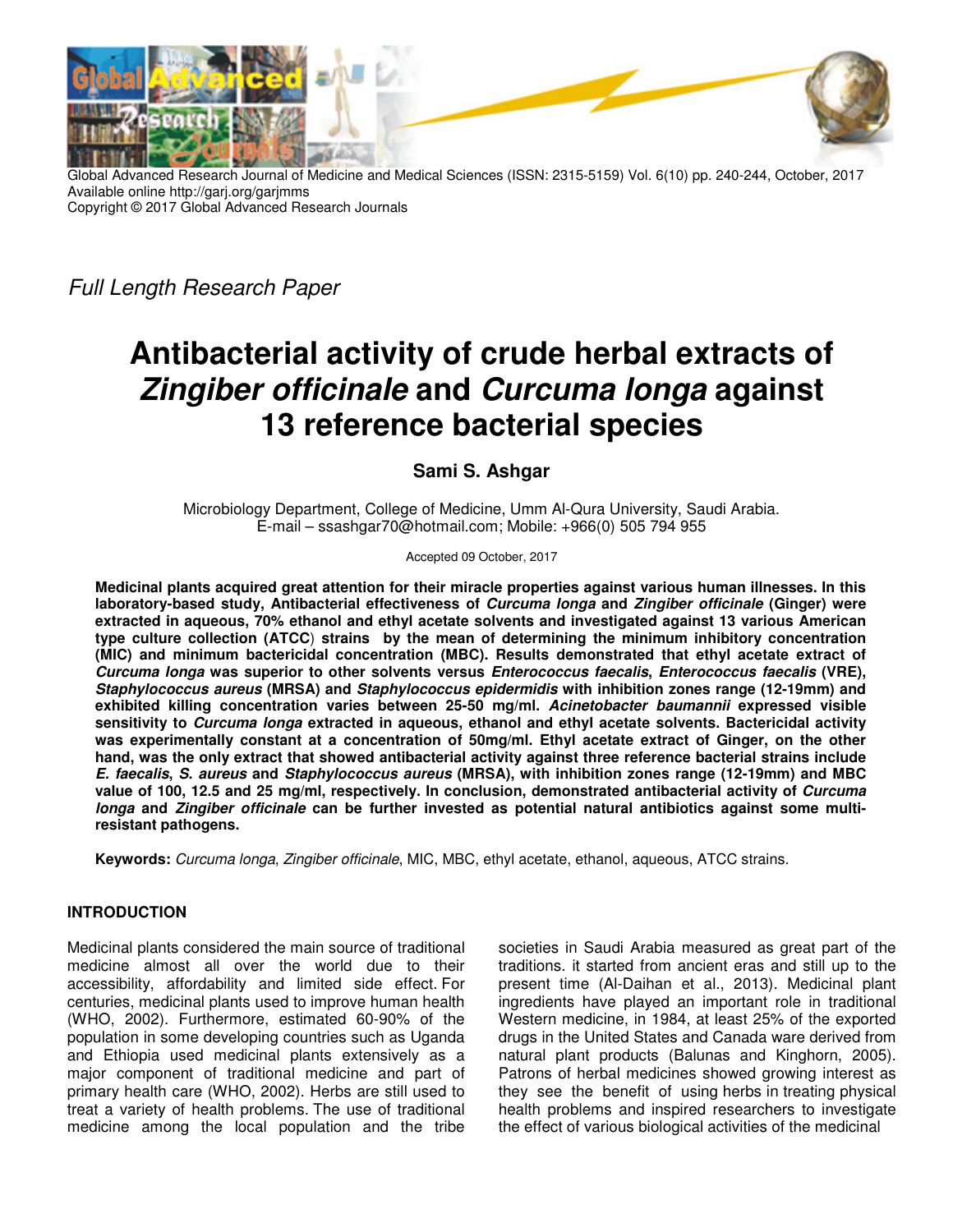plants both in the developed world as well as in the developing countries, in an attempt to defeat the global challenge of antibiotics resistances (Balunas and Kinghorn, 2005; Bibi et al., 2011; Vu et al., 2016; WHO, 2017). This study therefore, aimed to investigate the antibacterial efficacy of crude aqueous, ethanol 70% and ethyl acetate extracts of Turmeric (Curcuma longa) and Ginger (Zingiber officinale), that are broadly imported to Saudi Arabia, and used extensively among locals, against 13 reference bacterial species including Salmonella typhimurium, Klebsiella pneumonia (ESBL), Klebsiella pneumonia (CRE), Acinetobacter baumannii, Shigella sonnei, Pseudomonas aeruginosa, Proteus mirabilis, E. coli, Enterococcus faecalis, Enterococcus faecalis (VRE), Staphylococcus aureus, Staphylococcus aureus (MRSA) and Staphylococcus epidermidis.

# **MATERIALS AND METHODS**

# **Preparation of the crude herbal extracts**

Two herbal samples are Turmeric (Curcuma longa) Ginger (Zingiber officinale) and were purchased and collected from herbal stores in Makah city and proceeded in microbiology research laboratory, faculty of medicine, Umm Al Qura University, Saudi Arabia. Fifty grams of each of the air-dried powdered plant materials were separately were ground and extracted with different solvents as distilled water, 70% ethanol, and ethyl acetate, using magnetic stirrer overnight. Extraction process repeated three times till complete exhaustion of the plant powder. The total collected extracts were separately filtered using Whitman paper then evaporated under vacuum using rotary evaporator till dryness to afford dry extracts. Extracts were then stored in an amber-glass vial in dissector containing anhydrous calcium chloride till further use. For antimicrobial activities, an accurately weighed amount of the powder was dissolved in DMSO (dimethyl Sulfoxide) to give a concentration of 100 mg/mL (WHO, 2000).

#### **Preparation of tested organisms**

A total of 13 bacterial species were used in this study, eight species were related to Gram-negative bacteria (reference strains: Salmonella typhimurium ATCC 12228, Klebsiella pneumonia (ESBL) ATCC 14028, Klebsiella pneumonia (CRE) ATCC 700603, Acinetobacter baumannii ATCC 1705, Shigella sonnei ATCC 19605, Pseudomonas aeruginosa ATCC 25931, Proteus mirabilis ATCC 27853 and E. coli ATCC 43071) and five species were related to Gram-positive bacteria (reference strains: Enterococcus faecalis ATCC 35218, Enterococcus faecalis (VRE) ATCC 29212, Staphylococcus aureus ATCC 51299, Staphylococcus aureus (MRSA) ATCC 43300, and Staphylococcus epidermidis ATCC 43300.

# **Preparation of the McFarland standard**

Tested bacterial strains were sub-cultured on Muller Hinton agar medium and incubated at 37°C for overnight and a single colony was obtained using a sterile loop and inoculated in 3 ml of Muller Hinton broth to form a homogenous suspension of the organism which was standardized to (0.5 McFarland) using calibrated VITEK 2 DENSICHEK.

#### **Antibacterial test of herbal extracts using well diffusion assay on Muller Hinton agar plates**

As described in NCCLS manual (CLSI, 2015), The surface of the Mueller Hinton agar plate was streaking in three directions by the suspension of the testing organism, using sterile cotton swabs. Plates were allowed to dry for 10 minutes before cutting the wells (7mm) using sterile sharp glass rods. Wells were then filled with herbal extracts (150µL) of different solvents, distilled water, 70% ethanol and ethyl acetate. Vancomycin (30µg) and Amikacin (30µg) discs were used as a positive control for Gram-positive bacteria and Gram-negative bacteria, respectively. A single well in each plate was filled with DMSO (dimethyl Sulfoxide) as a negative control. All plates were incubated at 37ºC for 24 hours. After the incubation period, the plates were examined and the diameter of each zone was measured for inhibition zone formed around the wells for each herbal extract and recorded.

#### **Determinations of MIC and MBC of herbal extract using microtitration plates**

Zingiber officinale and Curcuma longa extracts with different solvents were prepared at 100 mg/mL DMSO. 200 µl of herbal extract at the highest concentration (100 mg/ml) was added to the first column in a microtiter plate and 100 µl Mueller Hinton broth to other wells. 100 µl herbal extract transferred from the 1st column to the next wells to produce a dilution series (50, 25, 12, 6, 3, 1.5 ,0.75 and 0.32 mg/ml) of extracted Turmeric and Ginger. 50 µl of 0.5 adjusted McFarland bacterial suspension in Muller Hinton broth were added to dilution series, as well as a positive control well. Mueller Hinton broth only was used as negative control. Plates were incubated without agitation at 37ºC for 24 hours. MIC was determined by wells with no visible growth which was sub-cultured using a 10 µl of the selected wells on Muller Hinton agar plates. MBC was recorded as the lowest concentration of the extracted Curcuma longa and Ginger that prevent any growth of an organism after sub-cultured on Muller Hinton agar plate according to clinical and laboratory standards institute (CLSI M26-A, 1998). For Curcuma longa versus Acinetobacter baumannii ATCC 1705, the same procedure was followed in addition to aqueous and ethanol extracts.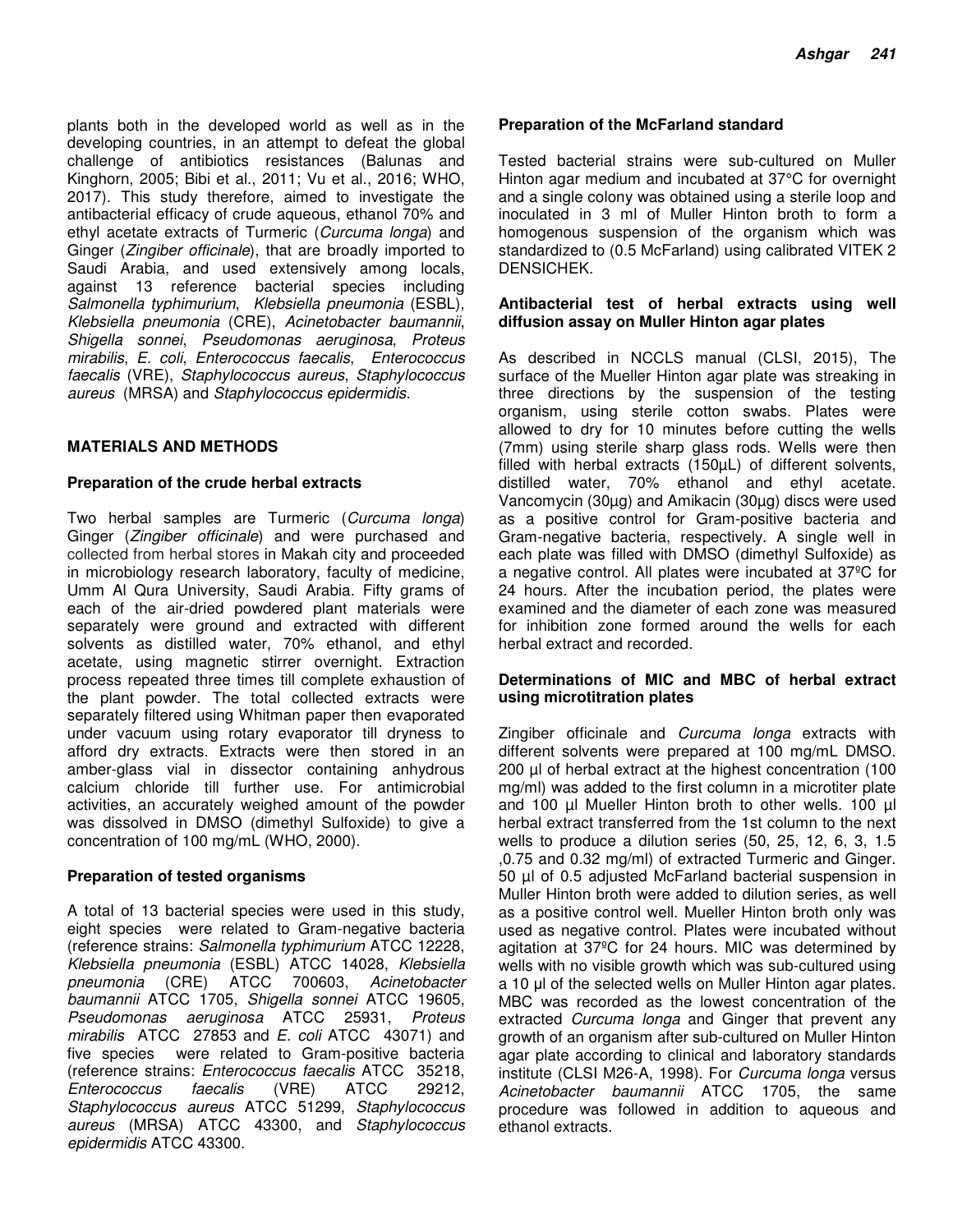

**Figure 1**. Antibacterial efficacy of Curcuma longa and Ginger on agar well diffusion (MIC).

**Table 1.** MIC and MBC activity of Curcuma longa and Ginger against reference strains.

| <b>Bacterial Strains</b> |                 | MIC (mm)      |        | $MBC$ (mg/ml) |                          |                |
|--------------------------|-----------------|---------------|--------|---------------|--------------------------|----------------|
|                          |                 | Curcuma longa | Ginger | Curcuma Ionga | Ginger                   | <b>Solvent</b> |
| E. faecalis              |                 | 12            | 12     | 50            | 100                      | ethyl acetate  |
| <b>VRE</b>               |                 | 12            | 0      | 50            |                          | ethyl acetate  |
| S. aureus                |                 | 0             | 12     |               | 12.5                     | ethyl acetate  |
| <b>MRSA</b>              |                 | 12            | 16     | 25            | 25                       | ethyl acetate  |
| S. epidermidis           |                 | 13            | 0      | 25            | $\overline{\phantom{a}}$ | ethyl acetate  |
| А.                       | baumannii (CRE) | 19            | 0      | 50            |                          | ethyl acetate  |
| А.                       | baumannii (CRE) | 20            | 0      | 50            |                          | Aqueous        |
| А.                       | baumannii (CRE) | 18            | 0      | 50            |                          | Ethanol        |

#### **RESULTS**

#### **Antibacterial efficacy of Curcuma longa on agar well diffusion, and MBC**

Examining antibacterial activity of Curcuma longa, extracted in ethyl acetate solvent, against thirteen ATCC reference bacterial strains showed noticeable antibacterial activity with only five strains include E. faecalis, Enterococcus faecalis (VRE), Staphylococcus aureus (MRSA), S. epidermidis and A. baumannii (CRE) with inhibition zones range (12-19mm). Furthermore, Acinetobacter baumannii expressed visible sensitivity to Curcuma longa extracted in aqueous and ethanol solvents with inhibition zone measured between 20mm and 18mm, respectively. No significant variations were detected when t-test was measured  $(p>0.01)$  for the three extracts against A. baumanni (Fig.1). Bactericidal activity was vastly effective (99.99%) against E. faecalis, Enterococcus faecalis (VRE), Staphylococcus aureus (MRSA), S. epidermidis and A. baumannii (CRE) using ethyl acetate extract. Exhibited killing concentration varies between 25-50 mg/ml. A. baumanni bactericidal activity was experimentally constant at the concentration of 50mg/ml with Curcuma longa extracted in ethyl acetate, aqueous and ethanol (Table.1).

#### **Antibacterial efficacy of Ginger on agar well diffusion, and MBC**

Ethyl acetate extracted Ginger was the only extract that showed antibacterial activity against three reference bacterial strains include E. faecalis, S. aureus, and Staphylococcus aureus (MRSA) (Fig.1). The zone of inhibition ranged between (12-16mm). MBC effectiveness was experimentally (plated out) measured at 100, 12.5 and 25 mg/ml versus E. faecalis, S. aureus and Staphylococcus aureus (MRSA), respectively (Table.1).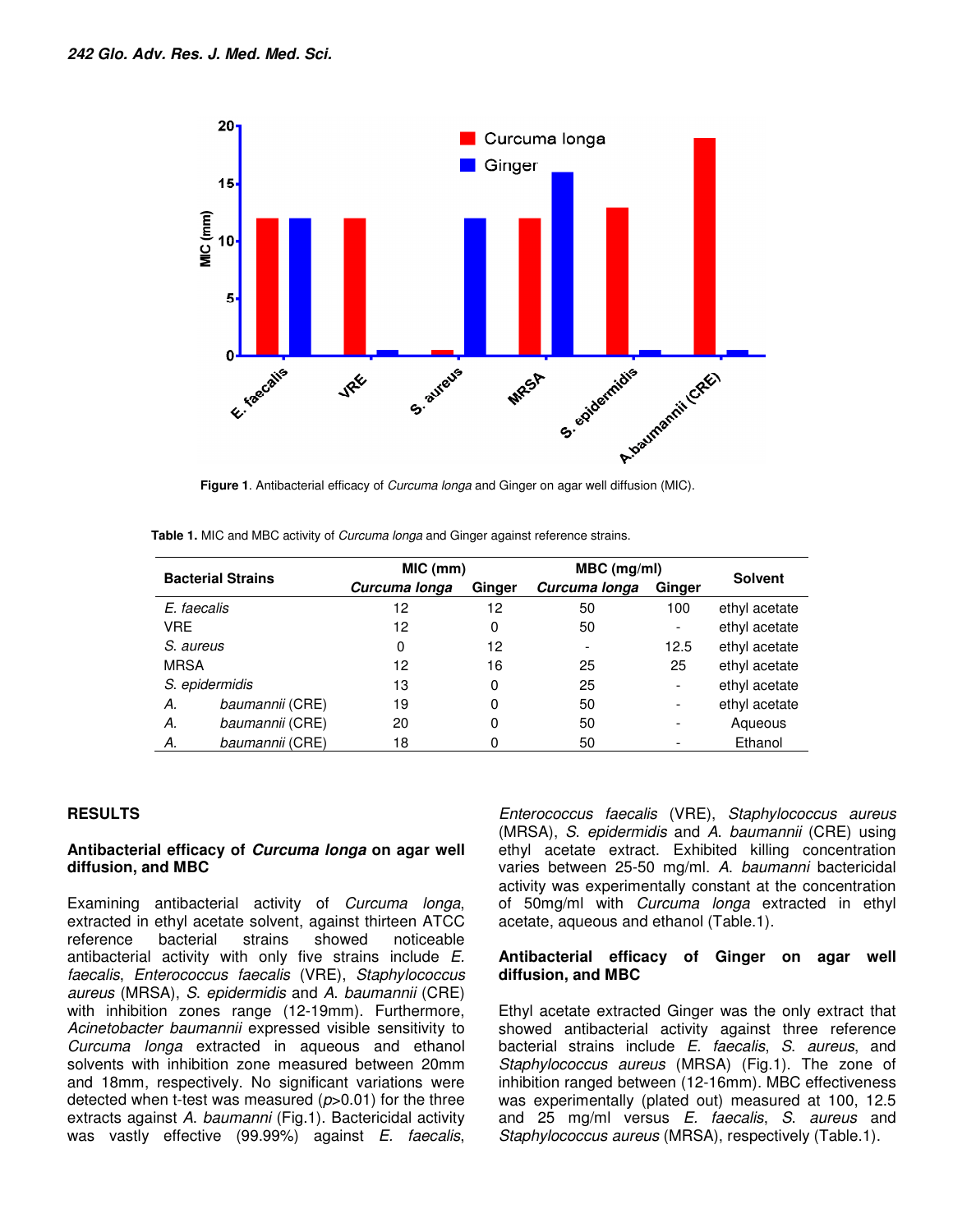# **DISCUSSION**

Herbal remedy extensively used especially among people of developing countries. It has been projected that twothirds or even more of populations considered medicinal plants as the primary choice of therapy against a variety of human illnesses. Likewise, individuals of Saudi Arabian local tribe relatively favor traditional medicine over biochemical synthetic drugs. In this lab-based experimental study, Curcuma longa and Ginger extracted with different solvents were investigated for their MIC and MBC effectiveness against thirteen ATCC bacterial strains, including Gram-negative (Salmonella typhimurium, Klebsiella pneumoniae, Acinetobacter baumannii, Shigella sonnei, Pseudomonas aeruginosa, Proteus mirabilis, and Escherichia coli) and Grampositive (Enterococcus faecalis, Staphylococcus aureus, Staphylococcus epidermidis), some counted as multidrug-resistant bacterial strains (VRE, MRSA, ESBL, and CRE) as shown previously in the material and methods. It appeared that crude extraction of Curcuma longa in ethyl acetate had potentially antibacterial effect than aqueous and ethanolic extracts, mainly against Gram-positive bacteria (Enterococcus faecalis (VRE), Staphylococcus aureus (MRSA), Staphylococcus epidermidis, but not versus Staphylococcus aureus with inhibition zones range (12-19mm). However, Acinetobacter baumannii expressed visible sensitivity to Curcuma longa extracted in aqueous, ethanol and ethyl acetate solvents with inhibition zone measured between 19mm, 20mm, and 18mm, respectively. Many the studies that investigated the antibacterial activities of extracted Curcuma longa and derivatives explored different results versus reference strains as well as clinical isolates of both Gram-negative and Gram-positive bacteria. A recent study examined the antimicrobial activity of methanol and chloroform extracted Curcuma longa against Bacillus spp, S. aureus, P. aeruginosa and E. coli. Result concluded that antibacterial effect of methanolic extract of the fresh and dry rhizome of Curcuma longa was superior to chloroform extract (Chauhan et al. 2017). Similarly, a study from Saudi Arabia evaluated the antibacterial activity of aqueous and methanolic of Curcuma longa, revealed that methanolic extract has higher antibacterial effect against S. pyogenes and S. aureus whereas aqueous extract inhibited the growth of  $E$ . coli and  $P$ . aeruginosa more than methanolic extract (Al-Daihan et al. 2013). Another study from India, observed the potent antimicrobial activity of ethanolic rhizome extract of Curcuma longa when compared with leaf extract against only P. aeruginosa and Bacillus subtilis, with noted MIC value of 6.25 mg/ml (Nikhil Singh, 2017). Aqueous extract of Curcuma longa, however, was proved over methanol, ethanol and acetone extracts in a previous study, against clinical isolates include B. subtilis, K. pneumoniae, and S. aureus (Chakraborty et al. 2014). A summary of the antibacterial broad-spectrum activity of Curcuma longa

was recently revised by two studies, both nominated Curcuma longa or its derivatives as a prospective antibiotic for their potential antibacterial activity especially against S. aureus, despite perceived cytotoxicity effect, weak solubility determined at high concentration (Kocaadam and Şanlier, 2017; Teow et al. 2016). Comparatively, Zingiber officinale extract behaved differently. Aqueous extract in addition to ethanol extract presented no antibacterial effectiveness against tested organisms, though ethyl acetate extract showed efficacy only against E. faecalis, S. aureus and Staphylococcus aureus (MRSA) with an inhibition zone of 12, 12 and 16mm, respectively. Furthermore, MBC working concentration was detected at 100, 12.5 and 25mg/ml, respectively. This result almost stands in line with a recent study that showed an antimicrobial activity of ethanol extracted Zingiber officinale rhizome against S. aureus (Indrawati, 2017). The size of inhibition zone detected was 25mm at a concentration of 12.5%. Another study demonstrated the bioactivity of aqueous and ethanolic extracted Zingiber officinale against six pathogenic bacteria includes Pseudomonas aeruginosa, Staphylococcus aureus, Proteus mirabilis, Escherichia coli, Bacillus subtilis and Salmonella typhi (Akintobi et al. 2013). Results concluded that ethanolic extract reported inhibitory effect higher than aqueous extract versus Proteus mirabilis, Salmonella typhi, S. aureus and Pseudomonas aeruginosa but no effect on E. coli and B. subtilis was observed. Moreover, one comparative study of assorted extracts of Zingiber officinale observed that methanol extract was higher than another extract versus B. subtilis whereas, aqueous extract had a higher impact on K. pneumoniae, P. mirabilis and S. aureus (Chakraborty et al., 2014). Likewise, methanolic extract of Zingiber officinale was inhibiting the growth of S. pyogenes, S. aureus, and E. Coli more than aqueous extract but the reverse effect was noticed with P. aeruginosa (Al-Daihan et al., 2013). Contradictory, evaluated study revealed that aqueous extract of Zingiber officinale was superior to the ethanolic extract against S. aureus, with a zone of inhibition ranges between 9-19mm at concentration varies between 3-9%, respectively (Tambe et al., 2016). The disparity in the results could be due to extraction techniques differences, genetic variations of the organisms, bioactive compounds stability, media components interaction and sensitivity behave of organisms. Substantially, both Curcuma longa and Zingiber officinale showed potential antibacterial activity against some pathogenic bacteria especially those challenging exciting antibiotics. Thus further in vivo and in vitro studies on the bacterial inhibitory influence of Curcuma longa and Zingiber officinale herbs prior nominating them as possible prospective antibiotics is recommended. Also, due to various and dispersed investigations perhaps composing of review articles on antibacterial effectiveness particularly for Zingiber officinale is probably needed. As might concerned, this is